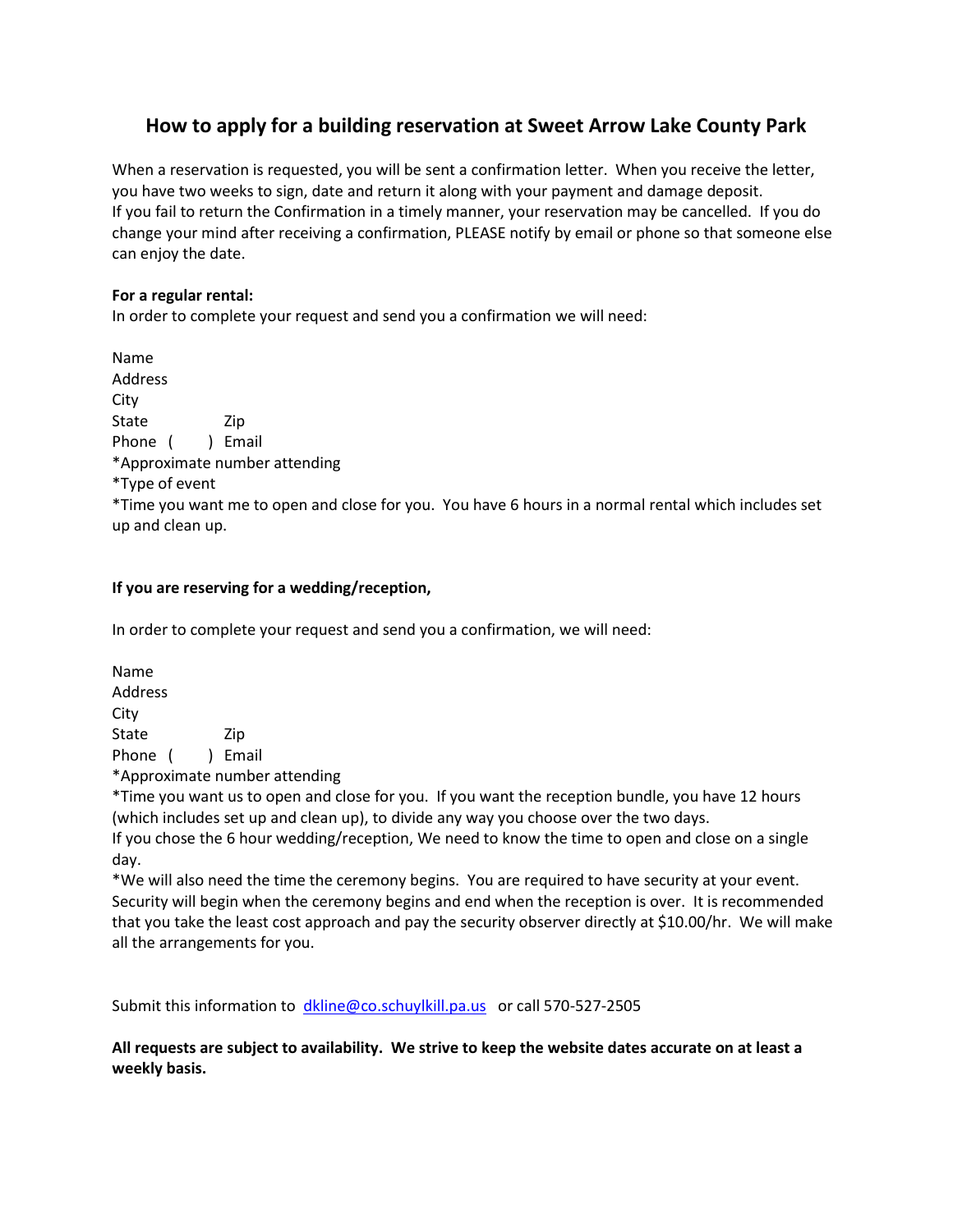**If you fail to return the Confirmation in a timely manner, your reservation may be cancelled. If you do change your mind after receiving a confirmation, PLEASE notify by email or phone so that someone else can enjoy the date.**

**See rate sheet below.**

- **Fireplace rental in the Clubhouse is \$25.00 additional.**
- **Gas grill rental is \$40.00 additional.**
- **Extra hours are \$50.00/hour.**

| <b>CLUBHOUSE</b>                                                                                                                                                                                                                           | Any day of the week except Sat.<br>April thru Oct.                                                                                                       | Saturdays<br>- April<br>Thru<br>October<br>only                                                                                              | Damage<br>Deposit          |
|--------------------------------------------------------------------------------------------------------------------------------------------------------------------------------------------------------------------------------------------|----------------------------------------------------------------------------------------------------------------------------------------------------------|----------------------------------------------------------------------------------------------------------------------------------------------|----------------------------|
| Birthday party<br>Shower<br>Family reunion<br>Senior Citizen<br>Class reunion<br><b>Memorial service</b><br>Service Club<br>Anything similar<br><b>Business Meeting</b><br>Non-Profit group<br>For-Profit group<br>Wedding - 6 hour, 1 day | \$125.00<br>\$125.00<br>\$125.00<br>\$125.00<br>\$125.00<br>\$125.00<br>\$125.00<br>\$125.00<br>\$125.00<br>\$1.25/person<br>\$5.50 / person<br>\$600.00 | \$350.00<br>\$350.00<br>\$350.00<br>\$350.00<br>\$350.00<br>\$350.00<br>\$350.00<br>\$350.00<br>\$350.00<br>\$350.00<br>\$350.00<br>\$600.00 | Equal to<br>rental<br>cost |
| Wedding -12 hour, 2 day<br>**Wedding Reception<br>Bundle (12 hours<br>combined rental time,<br>split any way you want,<br>over 2 days- Friday and<br>Saturday typically) ---                                                               | \$1,000.00                                                                                                                                               | \$1,000.00                                                                                                                                   |                            |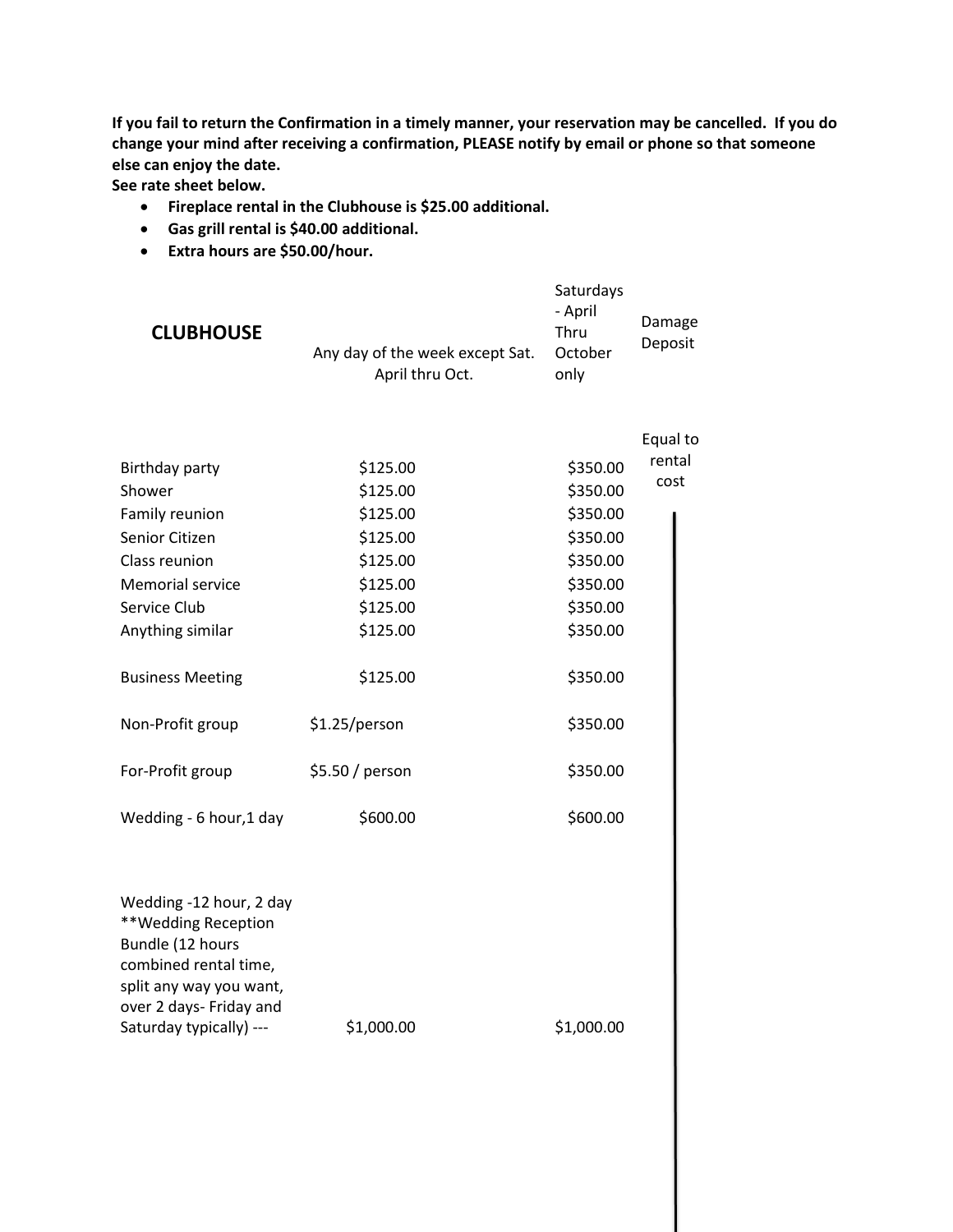## **Weddings/receptions include use of the Large Pavilion and the amphitheater.**

| <b>Large Pavilion</b>         | Maximum seating is about 80. |  |  |
|-------------------------------|------------------------------|--|--|
| Any use, 6 daylight<br>hours  | \$75.00                      |  |  |
| <b>Waterfall Pavilion</b>     | Maximum seating for about 80 |  |  |
| Any use, 6 daylight<br>hours  | \$100.00                     |  |  |
| Lakeview                      |                              |  |  |
| <b>Pavilion</b>               | Seats 20                     |  |  |
| Free on a first come<br>basis |                              |  |  |
| Any use, 6 daylight<br>hours  | \$15.00 to reserve           |  |  |
| <b>Ducks Unlimited</b>        |                              |  |  |
| Gazebo                        | Seats 10                     |  |  |
| Free on a first come<br>basis |                              |  |  |
| Any use, 6 daylight<br>hours  | \$15.00 to reserve           |  |  |

### **Fireplace rental in the Clubhouse is \$25.00 Gas grill rental at Large Pavilion is \$40.00**

You and your group are required to follow all the rules and regulations of the Board of County Commissioners. These rules are prominently posted in the Clubhouse and in the pavilion and are available at www.sweetarrowlakepark.com.